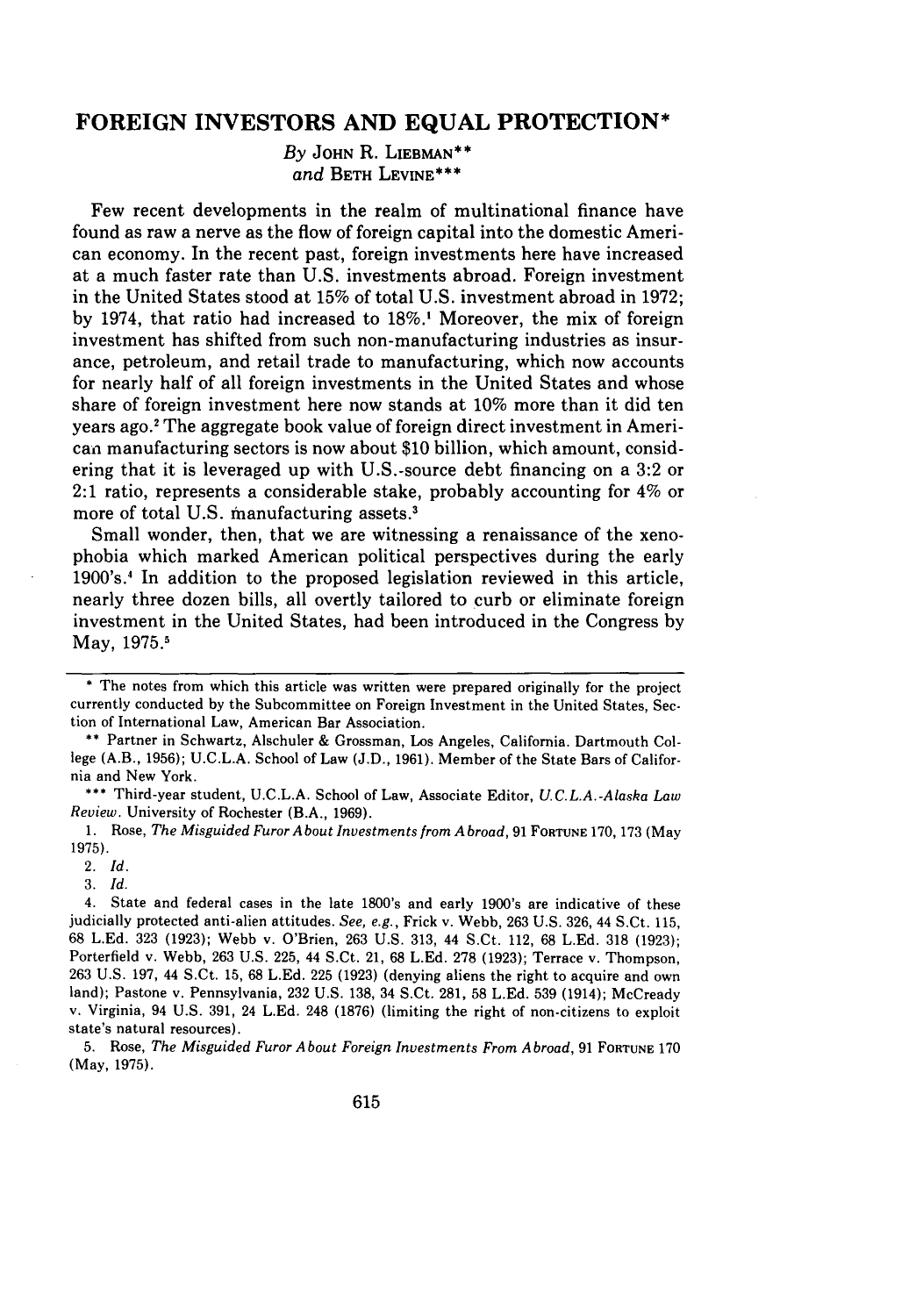The purpose of this analysis is to explore the extent, if any, to which a state may restrict foreign investment in domestic corporations without transgressing the equal protection guarantees of the fourteenth amendment.' Whether distinctions between domestic corporations owned by U.S. citizens and those owned by alien interests may be upheld where they emanate from Congress is a question dealt with elsewhere in this edition. It must also be noted, that any legislative attempt by a state to regulate in this area will raise questions of federal preemption under art. VI, §2 of the Federal Constitution.7 Except where it is impossible to avoid these issues, this discussion will be concerned solely with the effect of the equal protection clause on state legislation in this area.

## **I.** APPLICABILITY OF THE EQUAL PROTECTION CLAUSE

# *A. Interpretation Of Terms*

The fourteenth amendment of the United States Constitution enjoins all states to extend "to any person within its jurisdiction the equal protection of the laws."' The operative words here are "person," "within its jurisdiction," and, of course, "equal protection." Each of these terms has caused some difficulty in the context of this discussion, and several issues remain unresolved.

It has been long established that all persons lawfully present in the United States are "persons" within the meaning of the equal protection clause,9 including corporations." But because of the important limitation

7. Article 6 of the Constitution provides:

This Constitution, and the Laws of the United States which shall be made in Pursuance thereof; and all Treaties made . . . under the Authority of the United States, shall be the supreme Law of the Land; and the Judges in every State shall be bound thereby, any Thing in the Constitution or Laws of any State to the Contrary notwithstanding.

U.S. CONST. art. VI, cl. 2

*See, e.g.,* Zschernig v. Miller, 389 U.S. 429, 88 S.Ct. 664, 19 L.Ed.2d 683 (1968); Hines v. Davidowitz, 312 U.S. 52, 61 S.Ct. 399, 85 L.Ed. 581 (1941); Bethlehem Steel Corp. v. Board of Comm'rs, 276 Cal.App.2d 221, 80 Cal.Rptr. 800 (1969).

8. U.S. CONsT. amend.XIV, **§1.**

*9. See* Takahashi v. Fish & Game Comm'n, 334 U.S. 410, 68 S.Ct. 1138, 92 L.Ed. 1478 (1948); Yick Wo v. Hopkins, 118 U.S. 356, 6 S.Ct. 1064, 30 L.Ed. 220 (1886). While the Supreme Court in *Yick* Wo stated that *all* persons within the "territorial jurisdiction," without regard to race, color, or nationality, are entitled to the protection of this clause, it is only

<sup>6.</sup> U.S. CoNST. amend. XIV, §1. *Quaere* whether the Supreme Court would seriously reach the equal protection issue. It is possible the Court would view such state legislation as purely economic, deferring to state legislative judgment as to the reasonableness of statutory restrictions. *See, e.g.,* Williamson v. Lee Optical, Inc., 348 U.S. 483, 75 S.Ct. 461, 99 L.Ed. 563 (1955). However, this possibility would become less likely as the arguments for the application of a strict scrutiny equal protection analysis become more effective, *See* text accompanying notes 12-16, *infra.*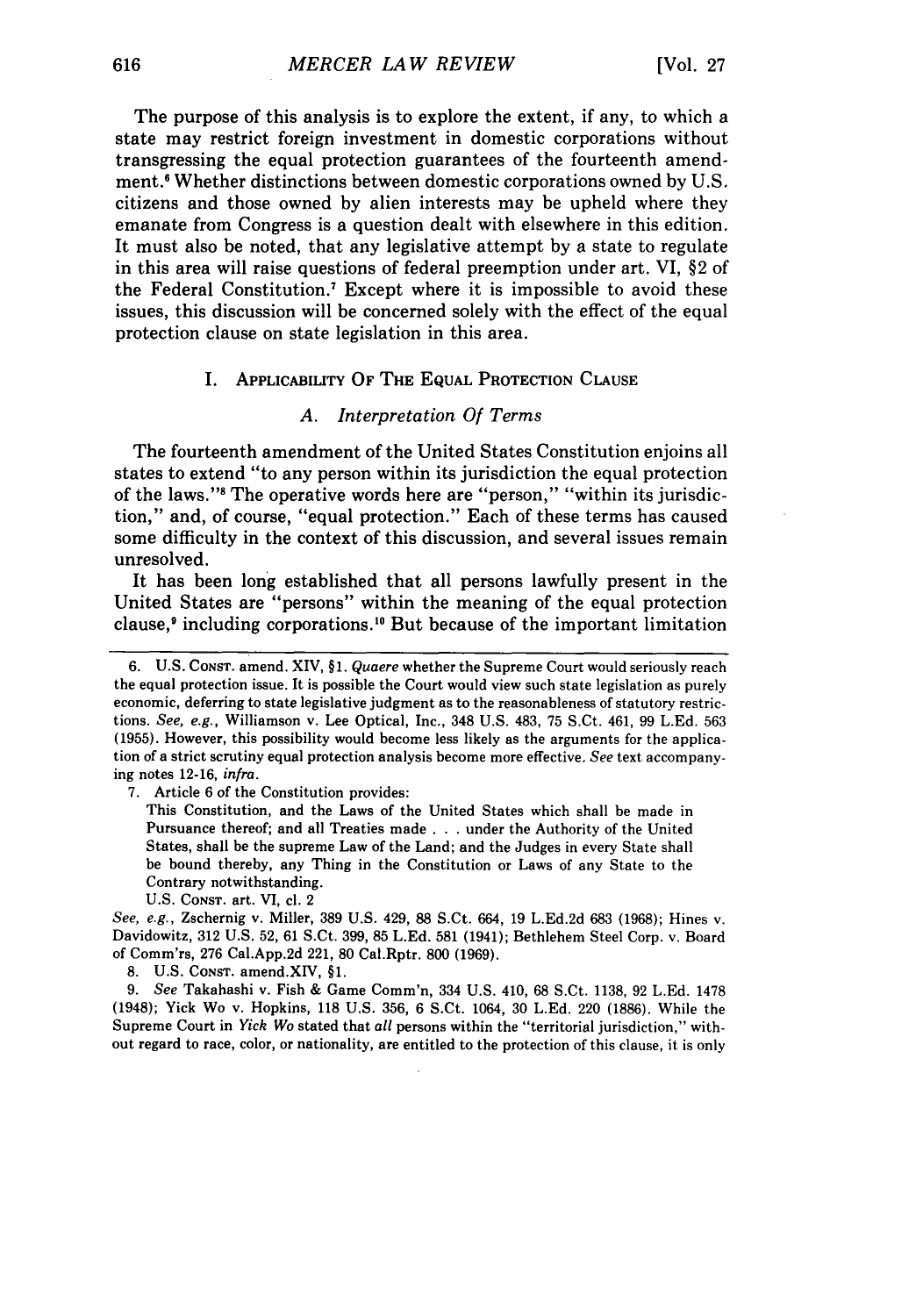imposed **by** the phrase "within its jurisdiction," domestic corporations owned or controlled, presently or prospectively, **by** alien interests cause special problems. Where a state undertakes to discriminate against such corporations, an important question is whether the discrimination is against the corporation or against the shareholders themselves. The answer does not come easily.

While the federal government has seen fit to exclude or regulate foreign ownership of **U.S.** property in a number of areas," the Supreme Court has still held that state action which discriminates on the basis of alienage is "suspect;" *i.e.*, it cannot be upheld unless it is demonstrated to be necessary to the accomplishment of a substantial state interest.<sup>12</sup> If the state action discriminates against the corporation, it may be vulnerable to equal protection objections since the corporation is a person within its jurisdiction. On the other hand, such a decision may not be reached where the state action affects nonresident aliens.

In placing alienage discrimination in the "suspect" category, the Supreme Court was concerned only with resident aliens. *Graham v. Richardson*<sup>13</sup> and *Sugarman v. Dougall*,<sup>14</sup> for example, generally involved welfare benefits and public employment respectively, while *In re Griffiths <sup>5</sup>* considered the admission of resident aliens to the state bar. In *Griffiths,* an argument advanced **by** the State of Connecticut was that citizenship was a proper prerequisite for admission to the Bar because of the close connection between the practice of law and all facets of government. The Supreme Court rejected the argument, stressing that a lawyer essentially

more recently that the Court has given meaningful effect to that statement with respect to resident aliens. *Compare* Terrace v. Thompson, **263 U.S. 197,** 44 S.Ct. **15, 68 L.Ed. 255 (1923)** *with In re* Griffiths, 413 **U.S. 717, 93** S.Ct. **2851, 37 L.Ed.2d 910 (1973);** Sugarman v. Dougall, 413 **U.S.** 634, **93** S.Ct. 2842, **37 L.Ed.2d 853 (1973);** Graham v. Richardson, 403 **U.S. 365, 91** S.Ct. **1848, 29 L.Ed.2d** 543 **(1971).**

**10.** Liggett Co. v. Lee, **288 U.S. 517, 53** S.Ct. 481, **77 L.Ed. 929 (1933);** Frost v. Corp. Comm'n, **278 U.S. 515,** 49 S.Ct. **235, 73 L.Ed.** 483 **(1929).**

**11.** *See* **U.S. CONST.** art.VI, §2, *supra* at note **7.** Examples of federal regulations in this area are legion; *See, e.g.,* **17** C.F.R. **§240.12g 3-2 (1975)** (offers made to **U.S.** shareholders of registered corporations subject offeror to registration, reporting, proxy, and insider trading provisions of Securities and Exchange Act of 1934); United States v. Minnesota Mining **& Mfg.** Co., **92** F.Supp. 947 **(D.** Mass. **1950)** (antitrust subject matter jurisdiction over cartels formed outside of the **U.S.);** United States v. CIBA Corp., **1970** Trade Cas. **73269** at **89,065 (S.D.N.Y. 1970)** (antitrust); 47 **U.S.C.A. §310** (Supp. **1976)** (licensing of radio and television stations probhited where applicant is foreign-owned or controlled **U.S.** corporation or foreign corporation); 42 **U.S.C.A. §222(d)** (Rev. **1962)** (licensing of telegraph and telephone companies); 42 **U.S.C.A. §2133(d)** (Rev. **1973)** (licensing for atomic energy utilization).

12. In *re* Griffiths, 413 **U.S. 717, 93** S.Ct. **2851, 37 L.Ed.2d 910 (1973);** Sugarman v. Dougall, 413 **U.S.** 634, **93** S.Ct. 2842, **37 L.Ed.2d 853 (1973);** Graham v. Richardson, 403 **U.S. 365, 91** S.Ct. **1848, 29 L.Ed.2d** 534 **(1971).**

**13.** 403 **U.S. 365, 91** S.Ct. **1848, 29 L.Ed.2d** 534 **(1971).**

14. 413 **U.S.** 634, **93** S.Ct. 2842, **37 L.Ed.2d 853 (1973).**

**15.** 413 **U.S. 717, 93** S.Ct. **2851, 37 L.Ed.2d 910 (1973).**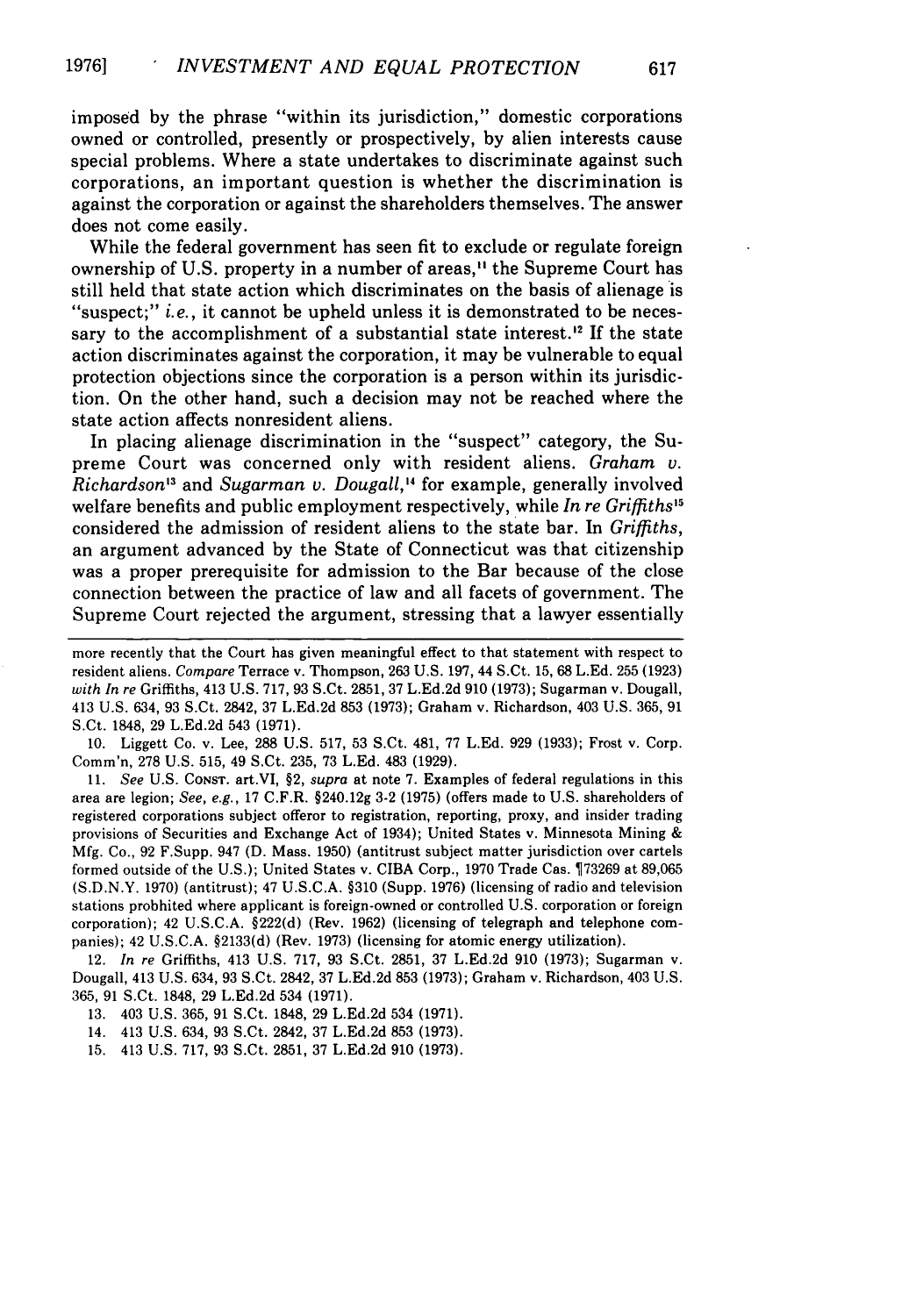is engaged in a private occupation and is not ipso facto a government official. These cases move toward establishing firmly the right of resident aliens to equal protection, but extending their applicability to nonresident aliens is still questionable.<sup>16</sup>

A critical distinction between resident aliens and nonresident aliens is implicit in the phrase "within its jurisdiction," for it is on the strength of that limiting language that broad lines have been drawn. While several cases have interpreted this phrase to limit equal protection to those physically present within the territorial jurisdiction of a particular state,<sup>17</sup> the trend has been that the phrase encompasses the territorial jurisdiction of the United States. In *De Tenorio v. McGowan,"* for example, the Court of Appeals for the Fifth Circuit held that Mississippi's restriction of the ownership of land by certain nonresident aliens after inheritance was not a denial of equal protection under the fourteenth amendment. The court reasoned that while resident aliens are entitled to equal protection based on *Graham v. Richardson*<sup>19</sup> and its progeny,<sup>20</sup> the clause does not apply to "aliens not within the jurisdiction of the *United States.*"<sup>21</sup> This national territorial notion has been applied in *Sailer v. Tonkin<sup>22</sup>* to extend equal protection to aliens "lawfully present in the United States and its territories."<sup>23</sup> without regard to residency.

16. While it appears that any state action discriminating against resident aliens is "suspect," quaere whether a sufficiently compelling state interest can be shown in the area of investments, in contrast to employment. It must be noted that even the United States Supreme Court has not invalidated all employment discrimination in this area. In Espinoza v. Farah Mfg. Co., 414 U.S. 86, 94 S.Ct. 334, 38 L.Ed.2d 287 (1973), the Court held that a private employmer's refusal to hire an individual because he was not an American citizen was not employment discrimination based upon "national origin." In the face of Mr. Justice Douglas' dissenting opinion that the result was incongruous with *Sugarman* and *Griffiths,* the majority reasoned that it would be inconsistent to deny a private employer the right to discriminate on grounds of citizenship while a federal agency did so. If this decision marks a reversal in the *Griffiths* trend toward the further extension of equal protection, it certainly facilitates an ultimate conclusion that discrimination against nonresident aliens in the area of investments will be constitutionally tolerated.

17. *See, e.g.,* State v. Travelers' Ins. Co., 70 Conn. 590, 600, 40 A. 465, 467 (1898), wherein the court stated that the equal protection clause "is only for the benefit of persons who are physically present within the territorial jurisdiction of the state, the protection of whose laws they invoke." While this interpretation can be explained by the fact that notions of jurisdiction other than territorial were not developed at that time, its presence in later cases cannot be similarly explained. *See, e.g.,* People v. Rappard, 28 Cal.App.3d 302, 104 Cal.Rptr. 535 (1972).

18. 510 F.2d 92 (5th Cir. 1975). Mississippi had a statute allowing nonresident aliens of Syria and the Lebanese Republic to freely inherit real property, yet denied the right to all other nonresident aliens.

19. 403 U.S. 365, 91 S.Ct. 1848, 29 L.Ed.2d 534 (1971).

20. *See In re* Griffiths, 413 U.S. 717, 93 S.Ct. 2851, 37 L.Ed.2d 910 (1973); Sugarman v. Dougall, 413 U.S. 634, 93 S.Ct. 2842, 37 L.Ed.2d 853 (1973).

21. 510 F.2d at 101 (emphasis added).

22. 356 F.Supp. 72 (D.C.V.I. 1973).

23. *Id.* at 73. The court held the Criminal Victims Compensation Act, which barred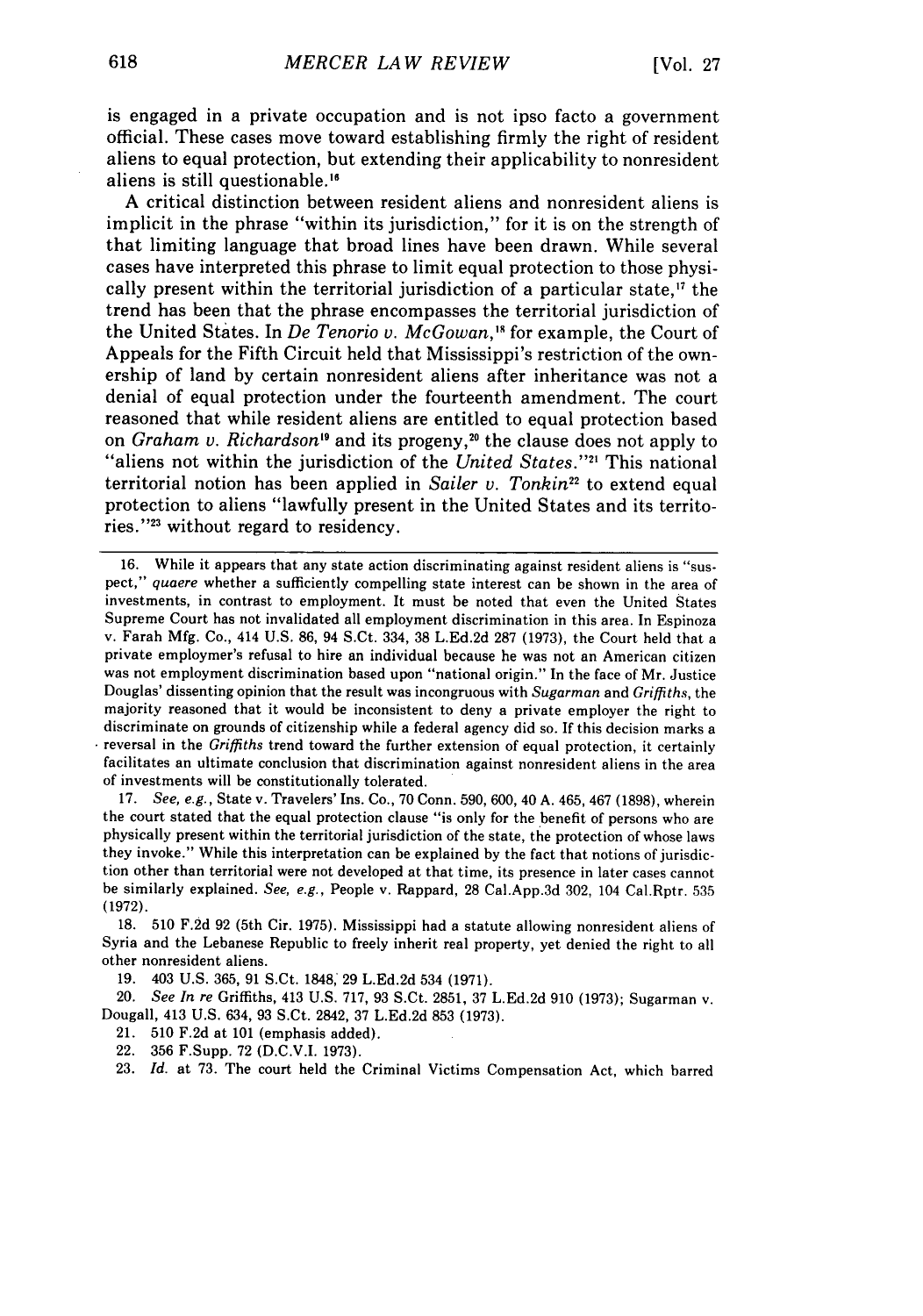However, these courts do not reach the more recent view of jurisdiction which rests on the juxtaposition of benefit and duty.<sup>24</sup> The ensuing argument would be that the amenability of a foreign party defendant to judicial jurisdiction in the United States, resting on its having exacted some benefit therefrom, would support its claim to equal protection under the laws sought to be imposed upon it. Yet, in spite of considerable erosion in territorial notions of jurisdiction,<sup>25</sup> there has been little extension of the equal protection clause to nonresident aliens.

## *B. Succession Cases*

The distinction between -resident and nonresident aliens has been applied with somewhat similar results in succession cases. Statutes have been passed limiting the ability of nonresident aliens to inherit both real and personal property." The recent Supreme Court decision of *Zschernig v. Miller"* disapproved of state efforts to limit inheritance by nonresident aliens except where American citizens have reciprocal rights and/or where it has been proven that the nonresident heirs would receive the benefit, use, and control of the inheritance without confiscation, but this decision was based on federal preemption rather than equal protection grounds. Some courts addressing this problem have followed the *Zschernig* approach.<sup>28</sup> But the United States Supreme Court itself has left ample room for state-imposed restrictions in this area, and there have been numerous subsequent decisions upholding such state efforts.<sup>29</sup>

nonresident aliens from collecting under it, to be a denial of equal protection.

24. *See* International Shoe Co. v. Washington, 326 U.S. 310, 66 S.Ct. 154, 90 L.Ed. 95 (1945). Actual physical presence of the defendant in the state is not necessary to acquire jurisdiction over him. For example, "doing business" in the state may be sufficient.

25. *See, e.g.,* Perkins v. Benguet Consol. Mining Co., 342 U.S. 437, 72 S.Ct. 413, 96 L.Ed. 485 (1952); International Shoe Co. v. Washington, 326 U.S. 310, 66 S.Ct. 154, 90 L.Ed. 95 (1945); Buckeye Boiler Co. v. Superior Ct., 71 Cal.2d 893, 458 P.2d 57, 80 Cal.Rptr. 113 (1969).

26. An important case which has not been explicitly overruled by the United States Supreme Court is Clark v. Allen, 331 U.S. 503, 67 S.Ct. 1431, 91 L.Ed. 1633 (1947). A 1923 treaty with Germany provided that German heirs may inherit *real* property bequeathed to them by a person holding it in the United States, provided the heirs sell it within three years. The Supreme Court upheld a California statute to the extent it did not overlap with this treaty. Therefore, the state could constitutionally prohibit nonresident aliens from taking personal property by testamentary disposition as provided in the statute. *Cf.* Estate of Kraemer, 276 Cal.App.2d 715, 81 Cal.Rptr. 287 (1969), in which the court held this statute was an intrusion into the federal government's domain of foreign affairs. *See* note 7, *supra. Clark,* however, was distinguished.

27. 389 U.S. 429, 88 S.Ct. 664, 19 L.Ed.2d 683 (1968). Oregon's nonresident alien inheritance law as applied was overturned as an intrusion into foreign affairs.

28. *See* Estate of Kraemer, 276 CaI.App.2d 715, 81 Cal.Rptr. 287 (1969) *discussed in* note 26, *supra.*

29. In *Zschernig,* the Supreme Court distinguished Clark v. Allen, note 26, *supra.* The Court reasoned that while *Clark* involved merely "a routine reading of foreign laws," 389 U.S. at 433, 88 S.Ct. at 667, 19 L.Ed.2d at 688, application of the Oregon statute would require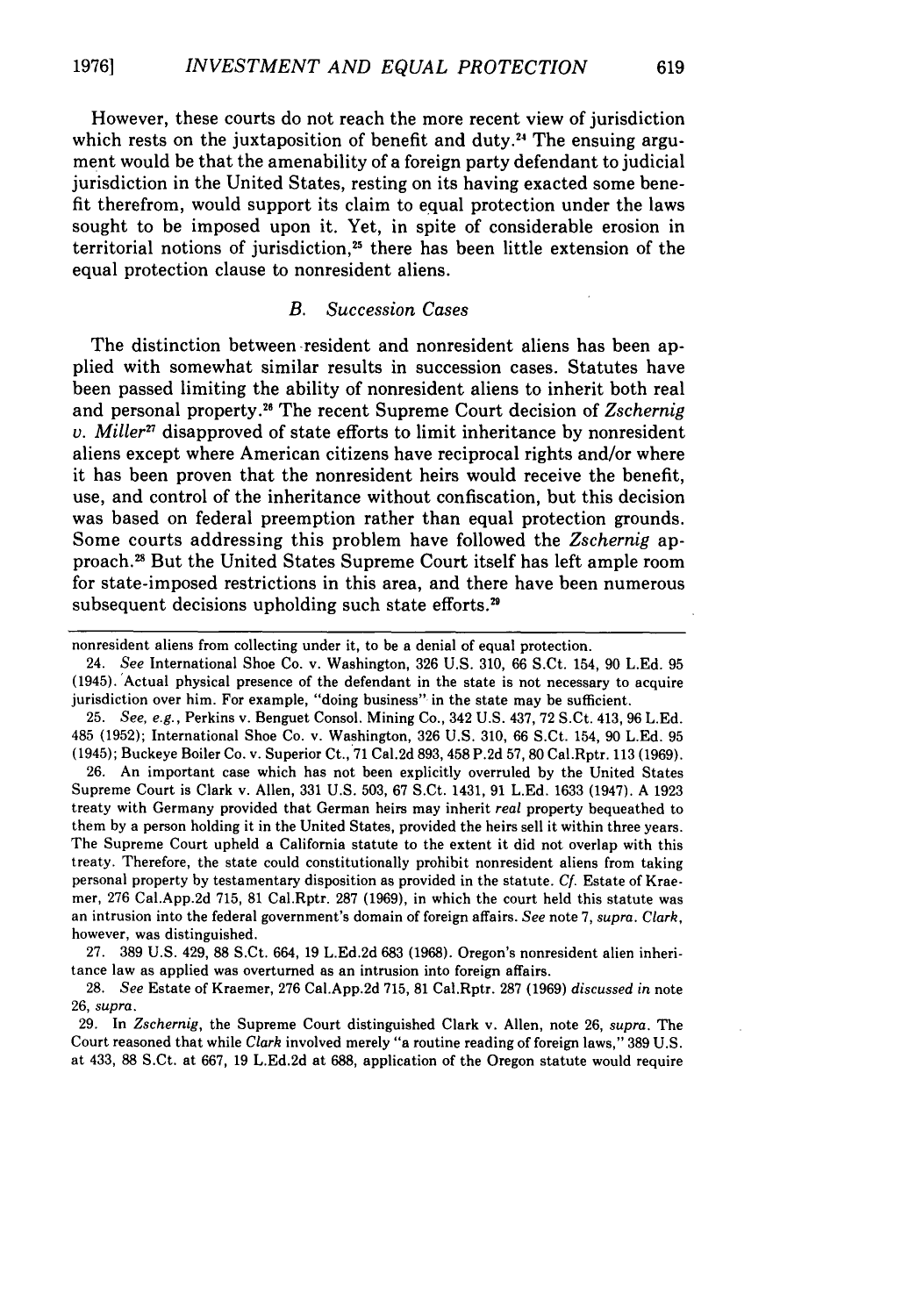#### *C. Aliens With Property Interests In The United States*

The distinction between resident aliens and nonresident aliens has been blurred where other property rights are involved. It has been suggested that the equal protection doctrine should be applied to include nonresident aliens physically present in the United States<sup>30</sup> and nonresident aliens not present in the United States but having property interests in the United States.<sup>31</sup> It is the latter group which is particularly relevant to this discussion since, by definition, it would include nonresident aliens owning shares in domestic U.S. corporations. Judge Van Pelt, in his dissent in *Shames* v. Nebraska,<sup>32</sup> suggested that nonresident alien heirs have a vested property right, thereby placing them "within the jurisdiction" for equal protection purposes. A similar analysis had appeared previously in *Russian Volunteer Fleet v. United States,33* but the case rested on the application of fifth amendment due process protection. During World War I, the United States Shipping Board Emergency Fleet Corporation had requisitioned contracts held by a Russian corporation for the construction of two ships. The Supreme Court held that at the time of the expropriation, Russia was an "alien friend"<sup>34</sup> and therefore not barred from claiming compensation **.31**

the state to consider the actual administration of foreign laws, *i.e.,* "foreign policy attitudes" and "the freezing or thawing of the 'cold war.'" *Id.* at 437, 88 S.Ct. at 669, 19 L.Ed.2d at 690. Subsequently, in Bjarsch v. DiFalco, 314 F.Supp. 127 (S.D.N.Y. 1970); Shames v. Nebraska, 323 F.Supp. 1321 (D.Neb. 1971), and *In* re Estate of Leikind, 22 N.Y.2d 346, 292 N.Y.S.2d 681,239 N.E.2d 550 (1968), *appeal dismissed,* 397 U.S. 148, 90 S.Ct. 990, 25 L.Ed.2d 182 (1970), the courts distinguished *Zschernig* by stressing the manner in which the relevant statutes were worded and applied. *See also* Halperin, *The Regulation of Foreign Banks in the United States,* 9 **INT'L** LAWYER 661 at 676-77 (Fall, 1975), and *In re* Estate of Horman, 5 Cal.3d 62, 75-76, 485 P.2d 785, 794-95, 95 Cl. Rptr. 433, 442-43 (1971), wherein the California Supreme Court stated:

We recognize that a stricter standard is applied in testing legislation involving<br>"suspect classifications" such as classifications based on race, nationality or alienage or involving "fundamental interests" such as the right to vote, the right to interstate movement and the right to seek employment. . **.** . However, the distinction in the statutory scheme in question is not, strictly speaking, based upon alienage. Resident aliens are treated the same as citizens. The point of distinction is residency as opposed to nonresidency. Nor is the distinction based on race or nationality. The statutory scheme applies to all nonresident aliens alike, regardless of their race or nationality. Neither can the interests here involved be classified as fundamental. [Citations omitted.]

30. Sailer v. Tonkin, 356 F.Supp. 72 (D.C.V.I. 1973). *See* note 23, *supra and* accompanying text.

31. Shames v. Nebraska, 323 F.Supp. 1321, 1336-44 (D.Neb.1971) (dissent); *Cf.* Russian Volunteer Fleet v. United States, 282 U.S. 481, 51 S.Ct. 229, 75 L.Ed. 473 (1931).

32. 323 F.Supp. 1321, 1336-44 (D.Neb. 1971).

33. 282 U.S. 481, 51 S.Ct. 229, 75 L.Ed. 473 (1931).

34. This term is defined as a "subject is a foreign state at peace with the United States." BLAcK's **LAW** DICTIONARY 95 (4th ed. 1951).

35. The Supreme Court stated: "The petitioner **...** as such [an alien friend with prop-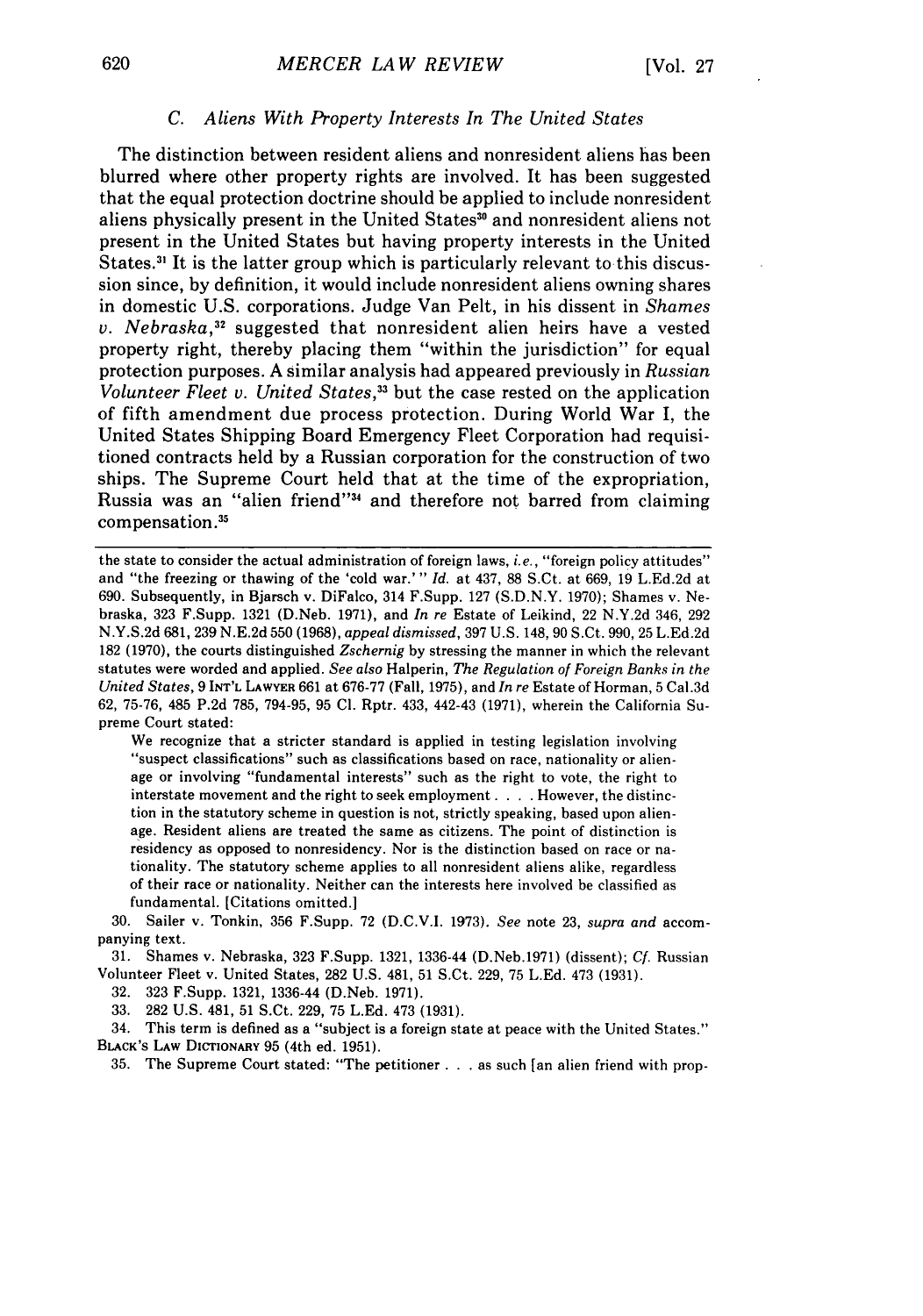Although the Court in *Russian Volunteer Fleet* never reached the issue of equal protection, it at least raised the interesting prospect of the possible extension of equal protection to nonresident aliens having property interests in the United States. There is ample authority establishing that denial of equal protection violates the due process clause of the fifth amendment.<sup>36</sup> If due process protection under the fifth amendment can be equated with equal protection under the fourteenth amendment, equal protection will have to be accorded to nonresident alien property holders.

There are several obvious limitations to this argument. First, since fifth amendment rights do not turn on being within a particular jurisdiction, a determination that a nonresident alien is entitled to claim fifth amendment equal protection would not necessarily affect the "within its jurisdiction" problem under the fourteenth amendment.<sup>37</sup> Second, if nonresident aliens were completely barred from acquiring U.S. assets, they would have no property interest through which they could assert a right to equal protection.<sup>38</sup>

Where discriminatory treatment is accorded nonresident aliens already having property interests in the United States, equal protection could become a more formidable weapon if the extension of that doctrine, as discussed in the context of the *Shames* dissent and *Russian Volunteer Fleet,* is adopted. As reflected in bills introduced in Congress<sup>39</sup> and state legislatures,40 the goal has been merely to limit (generally to less than a

37. U.S. CONST. amend. V merely states: "No person shall be ... deprived of life, liberty, or property, without due process of law. *Compare with* U.S. CONST. amend. XIV, §1. *See* text accompanying note 8, *supra.*

38. Assuming *arguendo* that a state statute limiting foreign investment could be framed to avoid federal preemption problems, as noted in Zschernig v. Miller, 389 U.S. 429, 88 S.Ct. 664, 19 L.Ed. 2d 683 (1968), the only argument remaining to the hopeful foreign investor is that but for such a ban, a property interest would have been acquired. Cases such as Shames v. Nebraska, 323 F.Supp. 1321 (D.Neb. 1971), counsel us that this position also would not be tenable. *Quaere* however, whether a purported U.S. *seller* of American stock could raise *due process* objections to his inability to sell to whomever he wishes. Today, it seems doubtful a court would hold that a seller has been denied *equal protection* because of discrimination based not on any characteristic of his, but on that of someone with whom he has chosen to deal. All sellers would be treated alike-all would be barred from selling to non-resident aliens.

39. H.R. 3424, 94th Cong., 1st Sess. (1975). *See* note 68, *infra and* accompanying text.

40. Mo. H.B. **972,** 78th Gen. Assy., 1st Sess. (1975).

erty interests in the United States] was entitled to the protection of the Fifth Amendment of the Federal Constitution." 282 U.S. at 489, 51 S.Ct. at 231, 75 L.Ed. at 476.

<sup>36.</sup> Shapiro v. Thompson, 394 U.S. 618, 89 S.Ct. 1322, 22 L.Ed.2d 600 (1969); Bolling v. Sharpe, 347 U.S. 497, 74 S.Ct. 693, 98 L.Ed. 884 (1954); *See also* Buchanan v. Warley, 245 U.S. 60, 38 S.Ct. 16, 62 L.Ed. 149 (1917), wherein the Supreme Court held that a statute which limited the right to convey property to a person of another race was, as an unreasonable discrimination, a denial of due process to the owner of the property. Accordingly, in Schneider v. Rusk, 377 U.S. 163, 168, 84 S.Ct. 1187, 1190, 12 L.Ed.2d 218, 222 (1964), the Court stated: "[Wlhile the Fifth Amendment contains no equal protection clause, it does forbid discrimination that is 'so unjustifiable as to be violative of due process.' **"**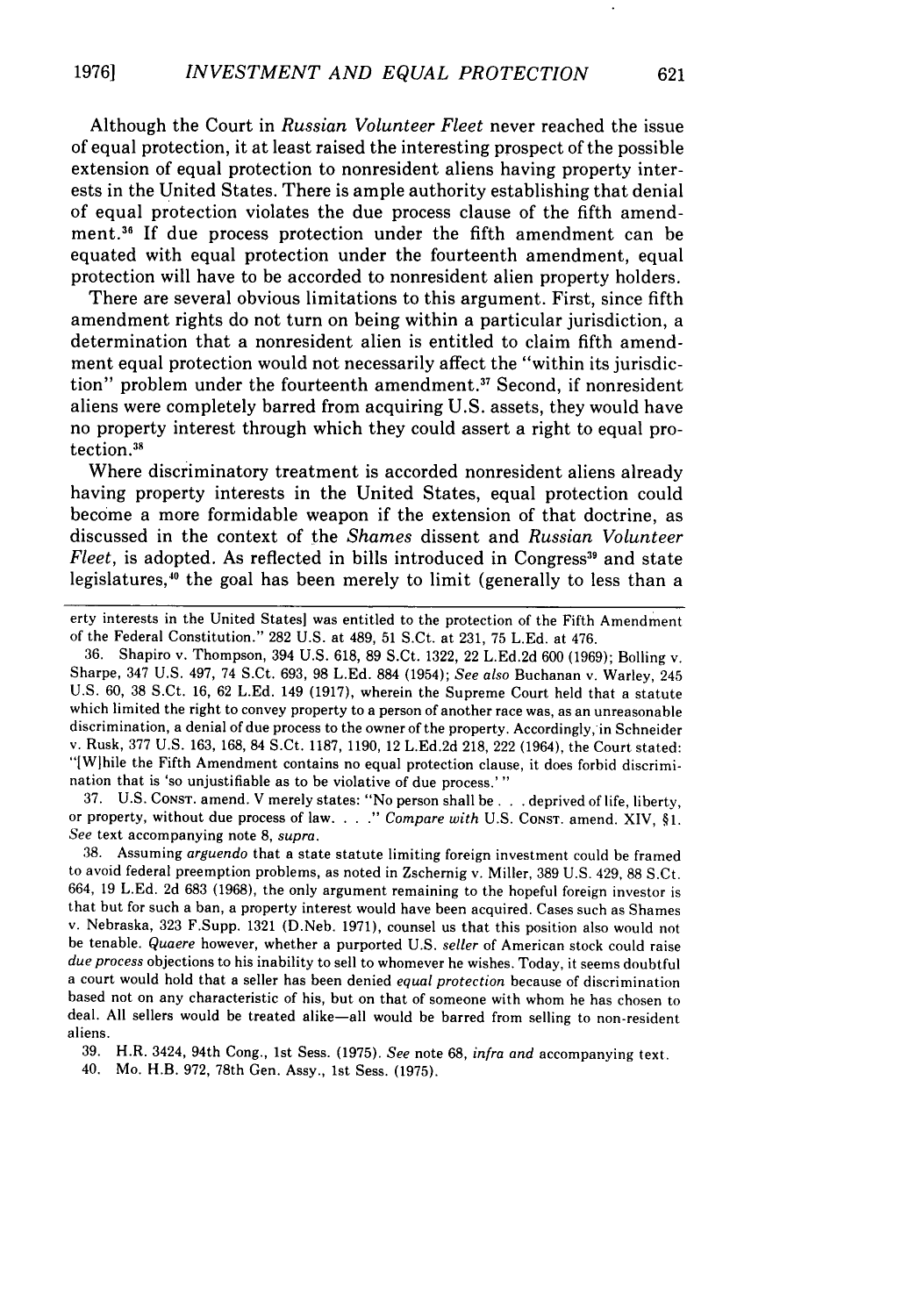"controlling interest") rather than to bar foreign investment. $4$  Arguably then, if nonresident aliens are limited by the states in the amount of U.S. property they may own, they are denied equal protection because they are unable to protect their investment by transferring or augmenting it as freely as a resident owner.<sup>42</sup>

# II. ASSUMING APPLICABILITY OF THE **EQUAL** PROTECTION **CLAUSE**

Assuming *arguendo* that nonresident aliens having property interests in the United States are "within the jurisdiction" for equal protection purposes, we do not suggest that all nonresident aliens fall into the category of a "discrete and insular minority"<sup>43</sup> requiring strict scrutiny of discrimination against them. Indeed, as Justice Rehnquist observed in his dissenting opinion in *Sugarman v. Dougall* and *In re Griffiths:*

[T]here is no language used in the [Fourteenth] Amendment, or any historical evidence as to the intent of the Framers, which would suggest to the slightest degree that it was intended to render alienage a "suspect" classification, that it was designed in any way to protect "discrete and insular minorities" other than racial minorities. **.... 44**

*See* text accompanying notes 55, 65-68, infra.

41. Other states have taken different approaches. For example, Hawaii had a bill introduced which would impose prior hearing and approval requirements on corporate takeovers by nonresident aliens. Hawaii H.B. 2553-74, 7th Leg. (1974). Another bill purports to establish a tourist industry commission which is empowered to license all persons operating any tourist industry activity. Hawaii S.B. 1124, 8th Leg. (1975).

42. The applicability of the suspect classification-compelling state interest test of Graham v. Richardson, 403 U.S. 365, 91 S.Ct. 1848, 29 L.Ed.2d 534 (1971), and its progeny, *supra* at note 12, would be dependent upon the court's making two key decisions: First, whether nonresident aliens having property interests in the United States are "within the jurisdiction" as framed by the equal protection clause; and, second, whether such persons are also "residents" within the purview of *Graham.* The second part of the test seems to be insurmountable by definition. However, its absence would not be tantamount to giving free rein to the states since nonresident aliens, being "within the jurisdiction," could still impose a "rational basis" test upon the states in regard to any limiting legislation.

43. United States v. Carolene Productions Co., 304 U.S. 144, 152-53, n.4, 58 S.Ct. 778, 783-84, 82 L.Ed. 1234, 1241-42 **(1938).**

44. 413 U.S. at 649-50, 93 S.Ct. at 2861, 37 L.Ed.2d at 864.

<sup>351.306.</sup> A corporation organized and characterized in Missouri or licensed to do business in this state shall annually report to the Secretary of State the names and addresses of all natural persons not citizens of the United States and all foreign governments or corporations owned or controlled by a foreign government who are shareholders in such corporation, either directly or beneficially. When the Secretary of State shall determine that a corporation is controlled by natural persons not citizens of the United States or a foreign government or corporation owned or controlled by a foreign government, he shall suspend the charter or license of said corporation until such time as the non-citizen natural person or foreign government or corporation owned or controlled by a foreign government shall have divested itself of each controlling ownership. . . .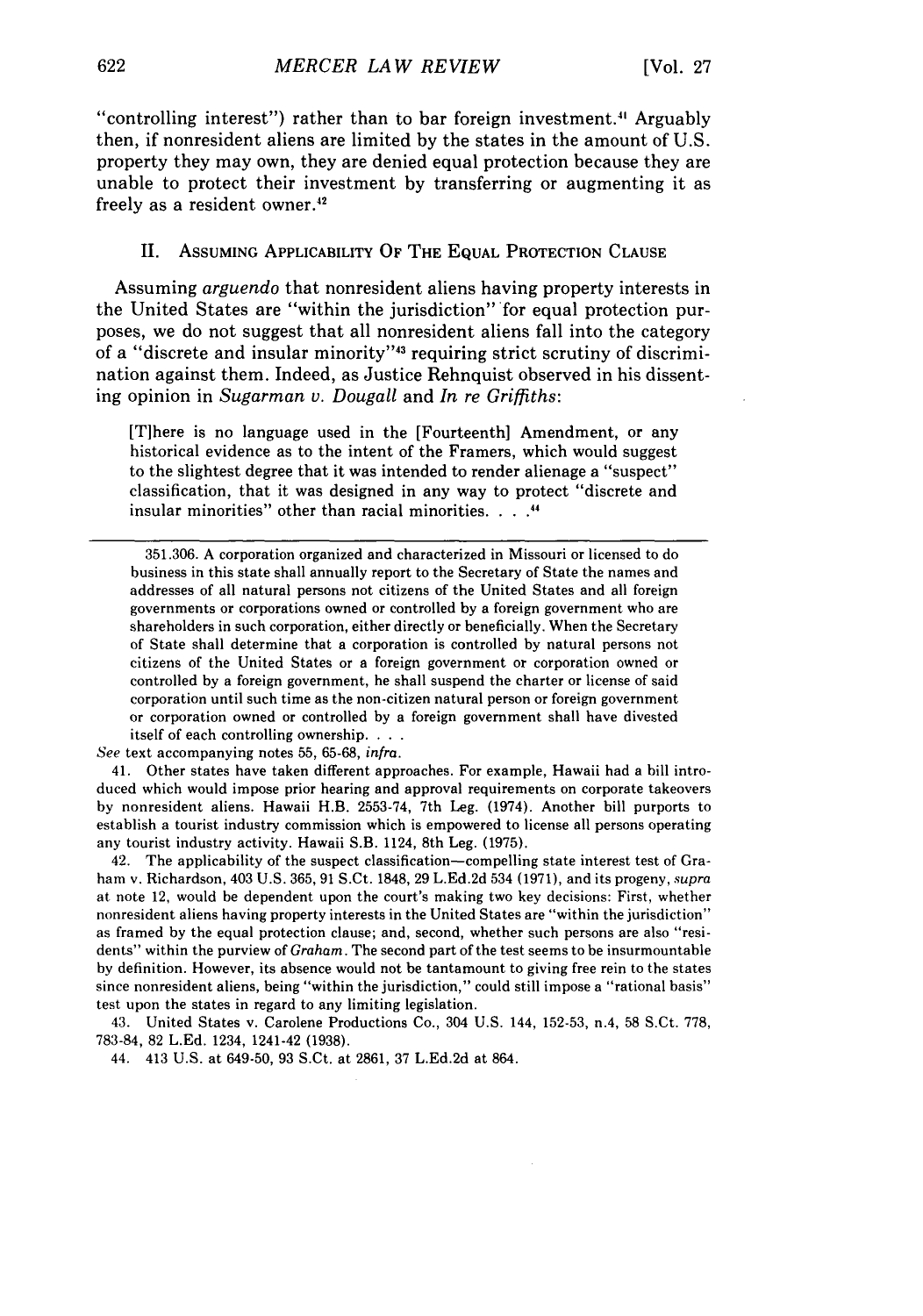While the majority opinions did hold that alienage was a "suspect" classification, thereby providing support for an argument that restriction of ownership and control in U.S. corporations by resident aliens must be justified by a compelling state interest,<sup>45</sup> the same cannot so easily be said of nonresident aliens. A state or the federal government may contend that nonresident aliens are less likely to be loyal to the United States, in the sense of American economic and political interests being of primary concern to them. As noted by the California Supreme Court in *Sei Fujii v. State,4"* resident aliens have made their homes here, and so have regard for the nation's strength and security.47 Nonresident aliens are less likely to have such interests.

The possibility that these state concerns about nonresident aliens may be sufficient to meet a rational basis test is somewhat dissipated when nonresident aliens are completely barred from investing in American companies. Where foreign interests are restricted to a minority status in a U.S. enterprise, it is difficult to contend that potential loyalty and conflict of interests problems are presented, since management of the enterprise reposes in the United States. In contrast, where control passes to interests outside of the United States, a state can more easily contend that loyalty problems exist, thereby strengthening its rationale for discriminatory treatment.

A federal district court in Texas, in *Texasgulf, Inc. v. Canada Development Corp.*,<sup>48</sup> went further and permitted nonresident aliens to gain control over Texasgulf, a U.S. corporation.<sup>49</sup> A Texas statute<sup>50</sup> required that all "international trading corporations" be majority-owned by U.S. citizens. Since it found that Texasgulf was not an international trading corporation, the court never reached defendant Canada Development's argument that

48. 366 F.Supp. 374 (S.D.Tex. 1973).

49. The court refused to grant a preliminary injunction regarding a take-over board by Canada Development Corp., a foreign multi-national corporation closely associated with the Canadian government, of Texasgulf.

50. TEX. REV. CIv. **STAT. ANN.** art. 1527 (1962).

<sup>45.</sup> Even with respect to resident aliens, the Supreme Court has acknowledged that the compelling state interest test is not insurmountable. In *Sugarman,* for example, where a New York provision that only U.S. citizens may hold permanent positions in the competitive class of state civil service was held a denial of equal protection, the Court noted that a more precisely drawn statute may be acceptable. 413 U.S. at 649, 93 S.Ct. at 2851, 37 L.Ed.2d at 864 (New York's provision was overinclusive since it did not consider whether such undivided loyalty was necessary to perform adequately in all positions.)

<sup>46. 38</sup> Cal.2d 718, 242 P.2d 617 (1952). The case held California's Alien Land Law unconstitutional.

<sup>47.</sup> In *Graham, Sugarman,* and *Griffiths,* the United States Supreme Court stressed the factor of American residency, pointing out that resident aliens pay taxes, may be drafted, may have contributed to the economic growth of the state, and may be as loyal to the United States as citizens. *See, e.g.,* Graham v. Richardson, 403 U.S. at 376, 91 S.Ct. at 1854, 29 L.Ed.2d at 544.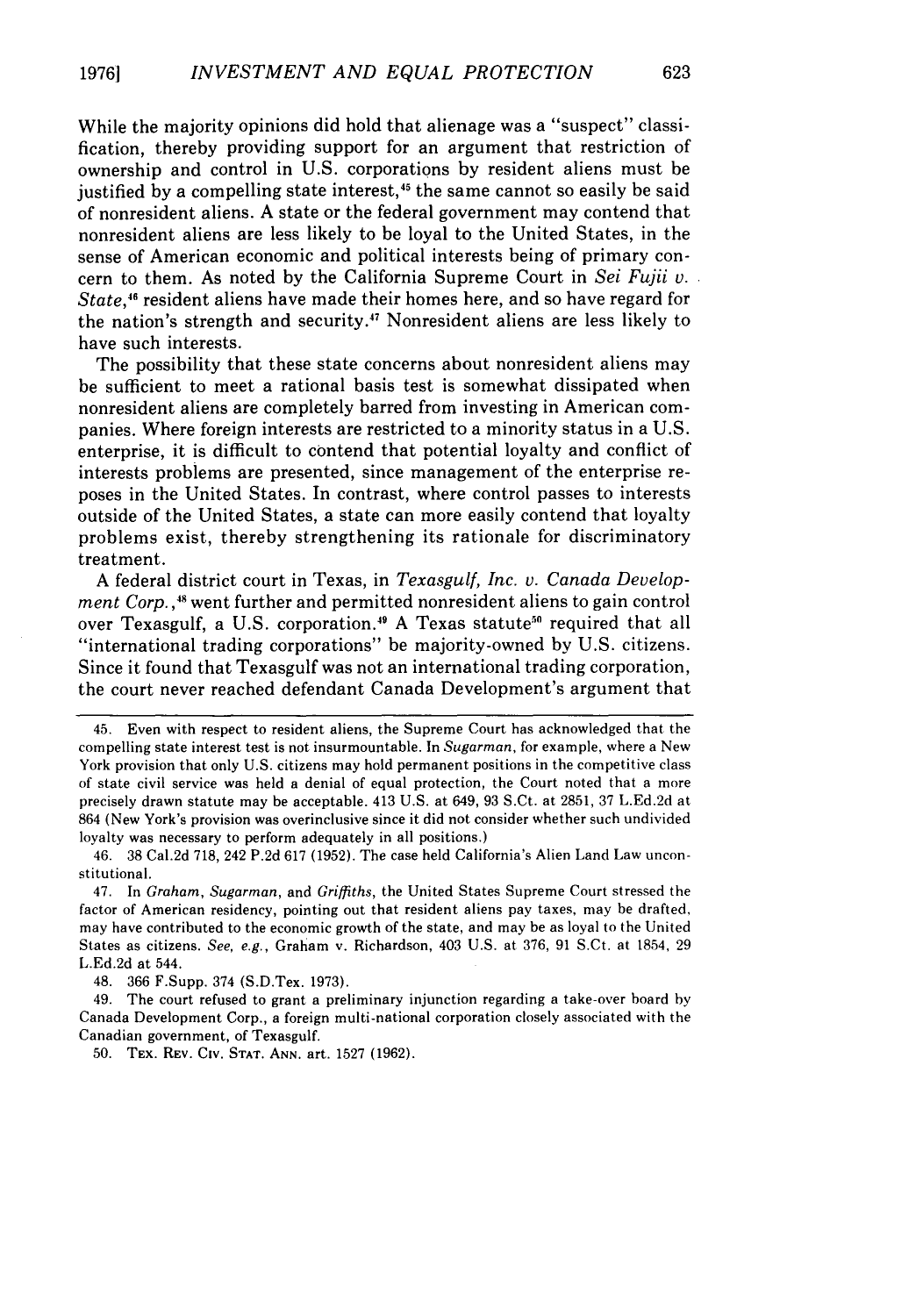the statute was an unconstitutional denial of equal protection. Nonetheless, the court rejected plaintiff's argument that defendant should not be allowed to acquire a controlling interest in the corporation because of potential conflicting loyalties. While it is possible that the court's holding implicitly supports an assumption that the equal protection clause will cover nonresident aliens,<sup>51</sup> it is clear that a state may permit such investment or grant other rights to nonresident aliens independently of equal protection clause limitations.52

## III. DISCRIMINATION **AGAINST** CORPORATIONS

It was suggested earlier<sup>53</sup> that a key determinant of the constitutionality of discriminatory action was whether the target is the corporation itself or the foreign shareholders. Having dwelt on the latter at length, it is now necessary to consider the status of U.S. corporations controlled by nonresident aliens. Corporations are entitled to equal protection in the same sense as individuals. 54 Where legislation, such as that attempted in Missouri H.B. 972, 55 provides for the suspension of the corporate franchise in cases where a corporation is found to be controlled by non-U.S. citizens, a foreign government, or a corporation owned or controlled by a foreign govern-

51. It is interesting to note that defendant's assumption that the equal protection clause would even be applicable to it as a nonresident alien was in no way counteracted by the court.

52. *See, e.g.,* McConville v. Howell, 17 F. 104 (C.C.D. Colo. 1883), wherein the court stated that even though such rights were not guaranteed by the state constitution, Colorado may still pass a law permitting nonresident aliens to own and convey property in the state. Aside from any equal protection issue, the court in *Texasgulf,* pointed out that it may in fact be in the United States' national interest to permit the take-over through a tender offer, since Canada could have resorted to "more egregious expropriation" of its natural resources under Texasgulf's control. *See* Note, *International Business-Corporate Acquisition-The* Takeover of a *United States Corporation by a Foreign Multinational Corporation with Gov*ernmental *Association Will Not Be Enjoined Either as a Violation of United States National Interest or for Potential Conflict of Interest. Texasgulf, Inc. v. Canada Development Corp., 366 F. Supp. .367 Jsic] (S.D. Tex. 1973),* 9 TEx. **INT'L** L.J. 242 (1974).

53. *See* text accompanying notes 10-12, *supra.*

54. *See* note 10, *supra.* It must be noted, however, that valid classifications may be made between corporations and individuals. That a statute is unlawful as to individuals will not necessarily affect its validity as to corporations. As stated in Hammond Packing Co. v. Arkansas 212 U.S. 322, 343-44, 29 S.Ct. 370, 377, 53 L.Ed. 530, 542 (1909) (wherein the Court upheld the right of a state to prohibit a foreign corporation from doing business therein based upon acts done by the corporation in another state):

[Tlhe difference between the extent of the power which the State may exert over the doing of business within the State by an individual and that which it can exercise as to corporations furnishes a distinction authorizing a classification between the two.

This distinction may affect the extent to which non-U.S. corporations may assert equal protection claims as non-resident alien persons.

55. Mo. H.B. 972, 78th Gen. Assy., 1st Sess. (1975). *See* note 40, supra.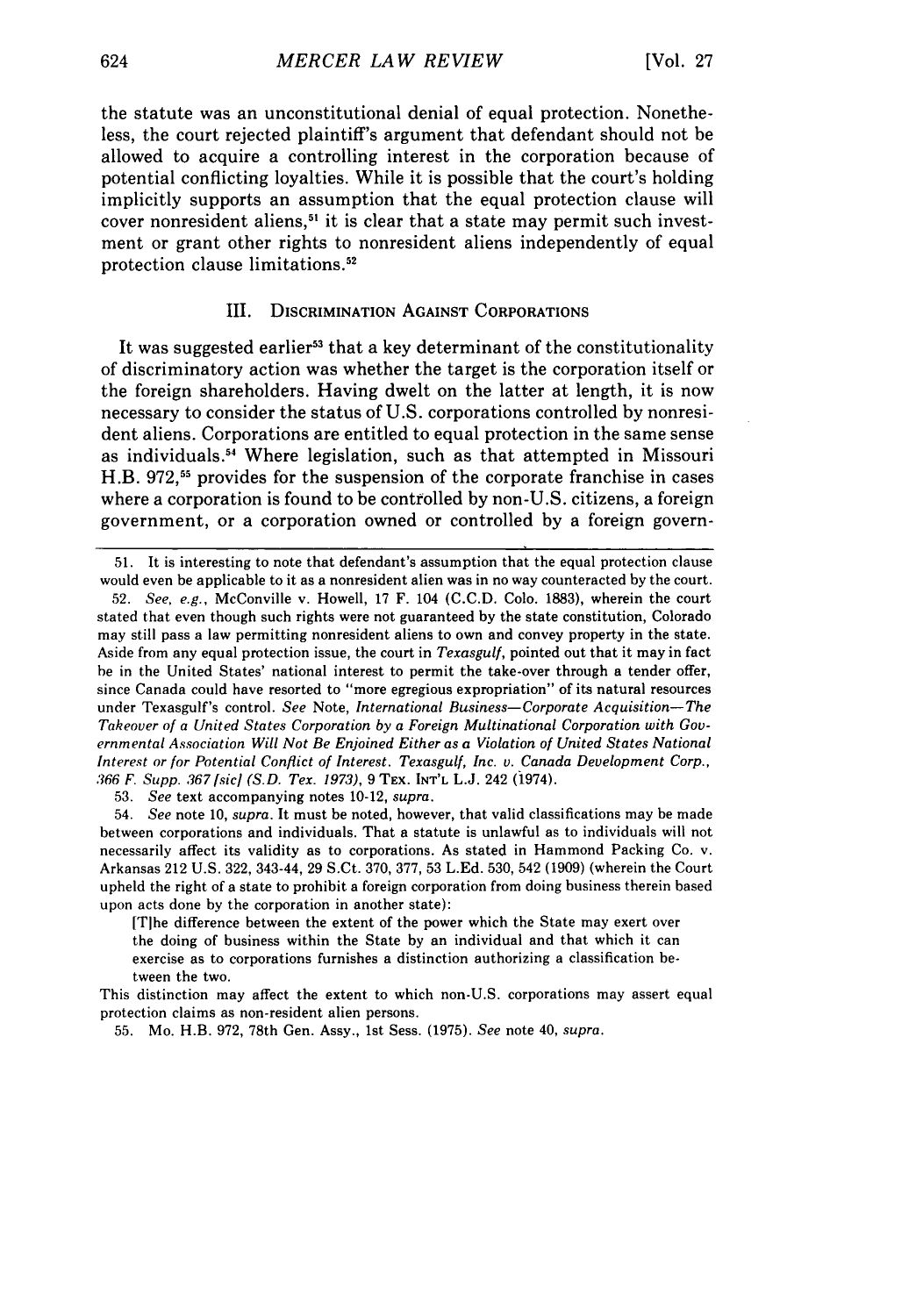ment,<sup>56</sup> arguably the discrimination is against certain corporations. Since these corporations are present in that state, the equal protection clause would apply to prevent invidious discrimination. The question remains whether a state can go behind the corporate entity within the constitutional framework of the equal protection clause to regulate the compositon of the corporation's shareholders.

Corporations are separate legal entities apart from their members, officers, and directors.<sup>57</sup> The states have inherent plenary power to create them and to determine and prescribe the mode of their organization, the purposes for which they may be created, the powers which are to be conferred upon them, and the conditions under which such powers may be exercised.<sup>58</sup> While corporations are entitled to equal protection, as such, the states nonetheless reserve plenary power (within constitutional limitations) over their corporate franchises, including the power to control the nature of the corporations' shareholders.<sup>59</sup>

The United States Supreme Court, in *Frick* v. *Webb,0* did not hesitate to go behind the corporate entity and regulate the shareholder composition of certain corporations. A California statute limited the ability of aliens, ineligible for citizenship, to acquire shares in companies, associations, or corporations which were authorized to acquire, hold, enjoy, or transfer agricultural land except as prescribed by treaty. Shares sold in violation of this statute escheated to the state. The argument was advanced that the shares were personal property, thereby obviating the common law disability of aliens to hold realty. The Court failed to address this point, instead assuming that the statute was intended to govern the ownership of agricultural lands rather than to regulate corporate ownership of real property.<sup>61</sup>

57. 18 C.J.S. *Corporations* §6 (1939); Chestnut Securities Co. v. Oklahoma Tax Comm'n, 173 Okla. 369, 48 P.2d 817 (1935).

58. 18 C.J.S. *Corporations* §26 (1939); Prudential Ins. Co. v. Cheek, 259 U.S. 530, 42 S.Ct. 516, 66 L.Ed. 1044 (1922).

59. "A state . **.**.may bar nonresident aliens from holding stock in its corporations, or admit them to that privilege only on such terms as the state may prescribe. . . . " 18 C.J.S. *Corporations* §35 (1939). *See also* 7 R.C.L. *Corporations* 272 (1915). For example, in State v. Travelers' Ins. Co., 70 Conn. 590, 40 A. 465 (1898), the court held that a state could impose a flat-rate tax initially chargeable against a corporation based upon the number of nonresident shareholders in the corporation by reasoning that the equal protection clause applied only to those within the territorial jurisdiction of the state.

60. 263 U.S. 326, 44 S.Ct. 115, 68 L.Ed. 323 (1923).

61. The Court stated: "As the state has the power **...** to prohibit [ineligible aliens from having the benefit of agricultural lands], it may adopt such measures as are reasonably

<sup>56.</sup> Interestingly, the Missouri bill omits any reference to foreign corporations owned or controlled by alien individuals who, presumably, would be free to acquire a controlling interest in a Missouri corporation or other U.S. corporation licensed to conduct business in Missouri. Whether or not this distinction was inadvertent, the distinction finds little rational basis or compelling interest for its validity. Additionally, the bill bars resident aliens from controlling such corporations. *See* text accompanying note 68, *infra,* for further discussion.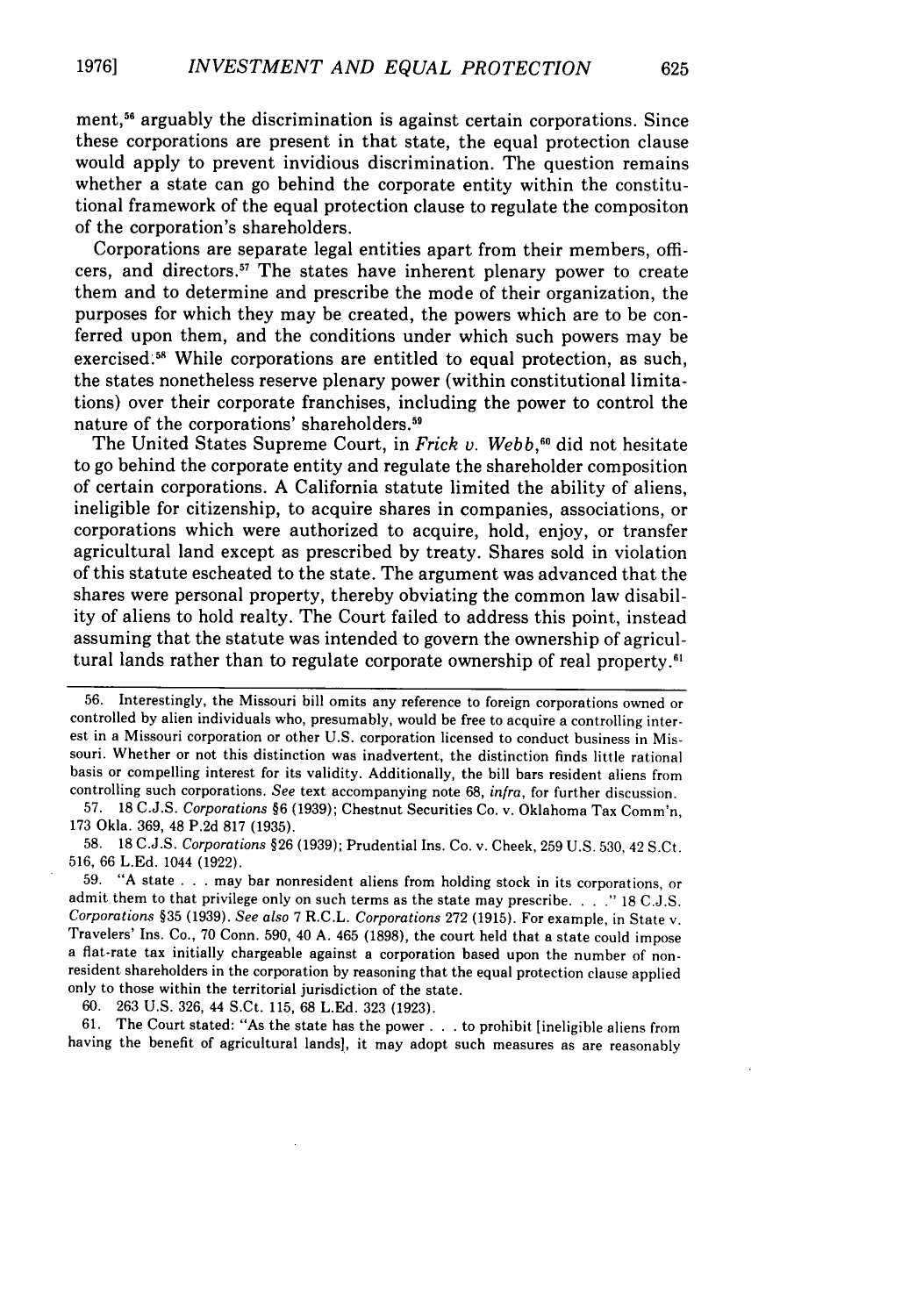In light of the trend against alien land laws, $^{62}$  as well as the successful attacks which have been mounted against discrimination based upon alienage,11 the efficacy of *Frick* must certainly be questioned. It seems more doubtful today that a court would proceed as did the Supreme Court in *Frick,* simply finding that a state has the power to use *any* "reasonably appropriate" means to regulate the evil of excessive. alien investment. More thoughtful acknowledgment would be made of the corporation's equal protection rights. If, in the exercise of its inherent regulatory power, a state discriminates unlawfully against a class of actual or potential shareholders, the concurrent discrimination against the corporation would likewise be vulnerable since the target of the regulation (alien investment) would not be a valid object of discrimination.<sup>64</sup> But the real question is whether discrimination against nonresident aliens, which might otherwise be permissible, could be held violative of the equal protection clause *as applied to corporations.*

Let us re-examine the proposed Missouri legislation which purports to restrict all corporations with an alien shareholder constituency.<sup>65</sup> Since the discrimination would apply equally to Missouri and other **U.S.** corporations, it would be argued that there is no denial of equal protection. However, certain corporations are being singled out for special treatment where they are controlled **by** aliens. Accordingly, whether such discrimination is valid is a question which probably should be answered in light of the "rational basis" test. No suspect classification is involved and, as pointed out above, the right to do business as a corporation is not a fundamental right. $67$ 

**62.** *See, e.g.,* Sei Fujii v. State, wherein the California Supreme Court, in overturning the state's alien land law, noted that although earlier cases such as Terrace v. Thompson, **263 U.S. 197,** 44 S.Ct. **15, 68 L.Ed. 225 (1923)** and Porterfield v. Webb, **263 U.S. 225,** 44 S.Ct. 21, **68 L.Ed. 278 (1923)** (denying aliens the right to acquire and own land) had not been explicitly overruled **by** the United States Supreme Court, "the authority of an older case may be as effectively dissipated **by** a later trend of decision as **by** a statement expressly overruling it." **38** Cal.2d **718, 728,** 242 **P.2d 617,** 624 **(1952).**

**63.** *See, e.g., In re* Griffiths, 413 **U.S. 717, 93** S.Ct. **2851, 37 L.Ed.2d 910 (1973);** Sugarman v. Dougall, 413 **U.S.** 634, **93** S.Ct. 2842, **37 L.Ed.2d 853 (1973);** Graham v. Richardson, 403 **U.S. 365, 91** S.Ct. **1848, 29 L.Ed.2d** 534 **(1971).**

64. *See, e.g.,* Lelande v. Lowery, **26** Cal.2d 224, **157 P.2d 639** (1945).

**65.** Mo. H.B. **972,** 78th Gen. Assy., 1st Sess. **(1975).** *See* text accompanying notes **55-56,** *supra.*

**66.** *See, e.g.,* Hammond Packing Co. v. Arkansas, 212 **U.S. 322, 29** S.Ct. **370, 53 L.Ed. 530 (1909),** *discussed in* note 54 *supra.* The Court found no discrimination between foreign and domestic corporations since the statute in issue applied to both.

**67.** The United States Supreme Court stated in Prudential Ins. Co. v. Cheek:

[Tihe right to conduct business in the form of a corporation **. ..**is not a natural or fundamental right. It is a creature of the law; and a state in authorizing its own

appropriate or needful to render exercise of that power effective." *Id.* at **333,** 44 S.Ct. at **117, 68 L.Ed.** at **326,** *quoting from* Crane v. Campbell, 245 **U.S.** 304, **307, 38** S.Ct. **98, 99, 62 L.Ed.** 304, **309 (1917).**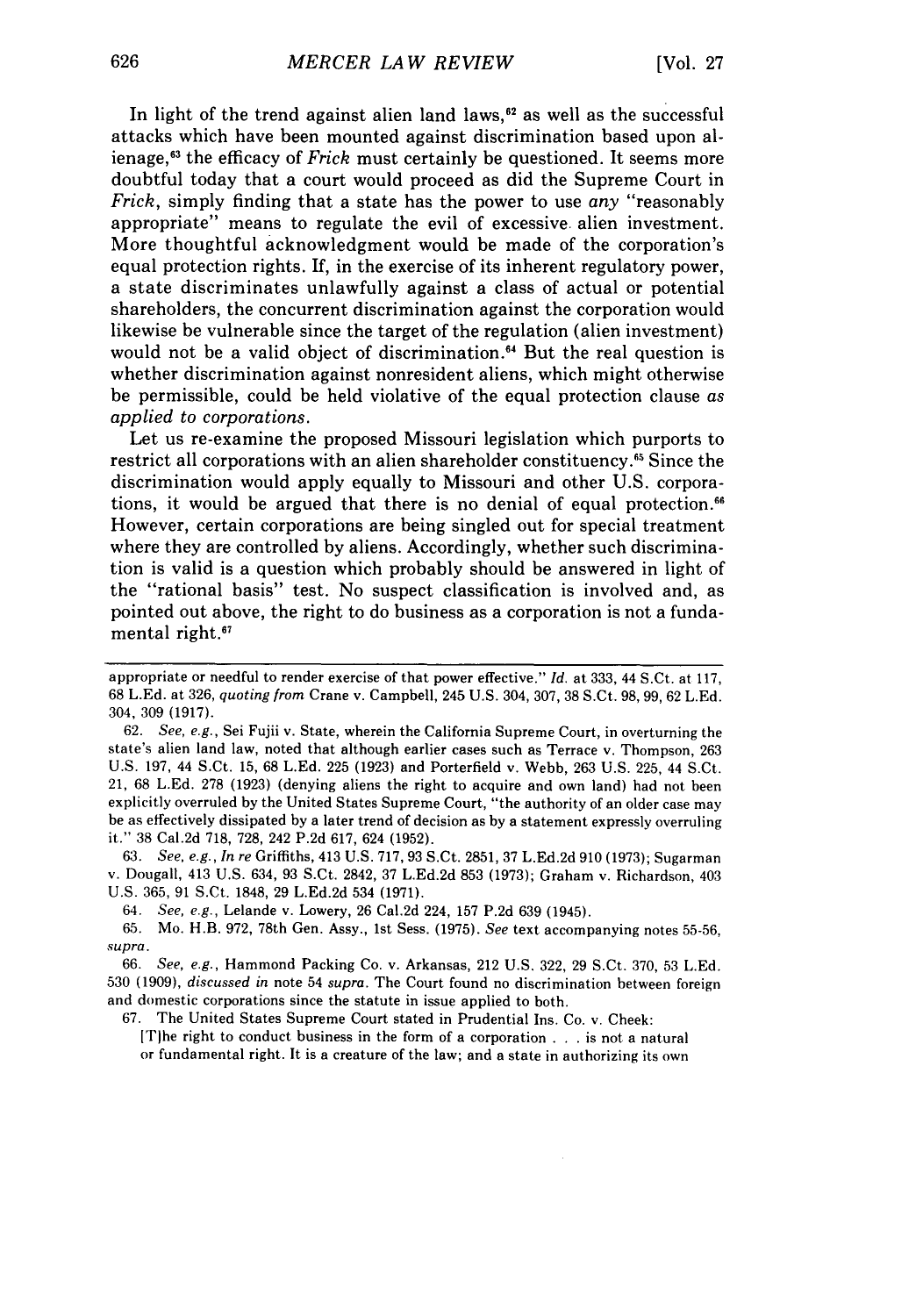The solution would appear to lie in the manner in which the legislation is drafted. If, for example, the legislature sought to impose across-theboard exclusions or limitations of resident and nonresident alien ownership, with or without sanctions against the corporate entities, equal protection would certainly become an issue. A fatal flaw appears in this respect in the Missouri bill in that it effectively prevents *resident* aliens from controlling Missouri corporations or those licensed to do business in Missouri." Absent a showing of a compelling state interest in their exclusion, the proposed legislation must fall. On the other hand, a more precisely drawn statute could be drafted which would neither subject the corporate entity itself to discrimination nor exceed the bounds of permissible discrimination against aliens. A statute prohibiting *nonresident* alien interests from acquiring more than a certain percentage of stock in a corporation and creating machinery for the retransfer or further transfer of any shares acquired in violation of the statute may pass equal protection scrutiny, if indeed the clause even applies to non-resident aliens.<sup>69</sup>

#### IV. **SUMMARY**

**1.** Resident aliens clearly come under the equal protection umbrella. Discrimination against them is subject to strict scrutiny. Subject to its showing of a compelling interest, a state will not be permitted to limit stock ownership **by** resident aliens.

2. Nonresident aliens physically present within the territorial jurisdiction of the United States probably are also protected **by** the equal protection clause. However, the applicability of a compelling interest test is still questionable since the United States Supreme Court cases have generally involved *resident* aliens.

**3.** Nonresident aliens outside the United States and with no property interests in this country will present little problem since the equal protection clause would likely not apply to them. Little strength can be put in the argument that the equal protection clause applies on the ground that nonresident aliens would have acquired property interests (stock) but for statutory prohibitions.

**69.** Considering that a bill founded on factors militating to different treatment for foreign owned **U.S.** corporations would only have to meet rational basis scrutiny, a state might still be successful in this approach. For example, Hawaii legislators meet the task on an industrial basis, *i.e.,* the tourist industry in the state requires the imposition of regulations. Hawaii S.B. 1124, 8th Leg. **(1975).**

corporations or those of other states to carry on business **...** within its borders may qualify the privilege **. ..**

**<sup>295</sup> U.S. 530, 536,** 42 S.Ct. **516, 619, 66 L.Ed.** 1044, **1051 (1922).**

*See* text accompanying notes **57-59,** *supra.*

**<sup>68.</sup>** *See* notes 40 *and* **56,** *supra.* Similarly, a congressional bill has failed to distinguish between resident and nonresident aliens in limiting acquisition of securities **by** non-U.S. citizens. H.R. 3424, 94th Cong., **1st** Sess. **(1975).**